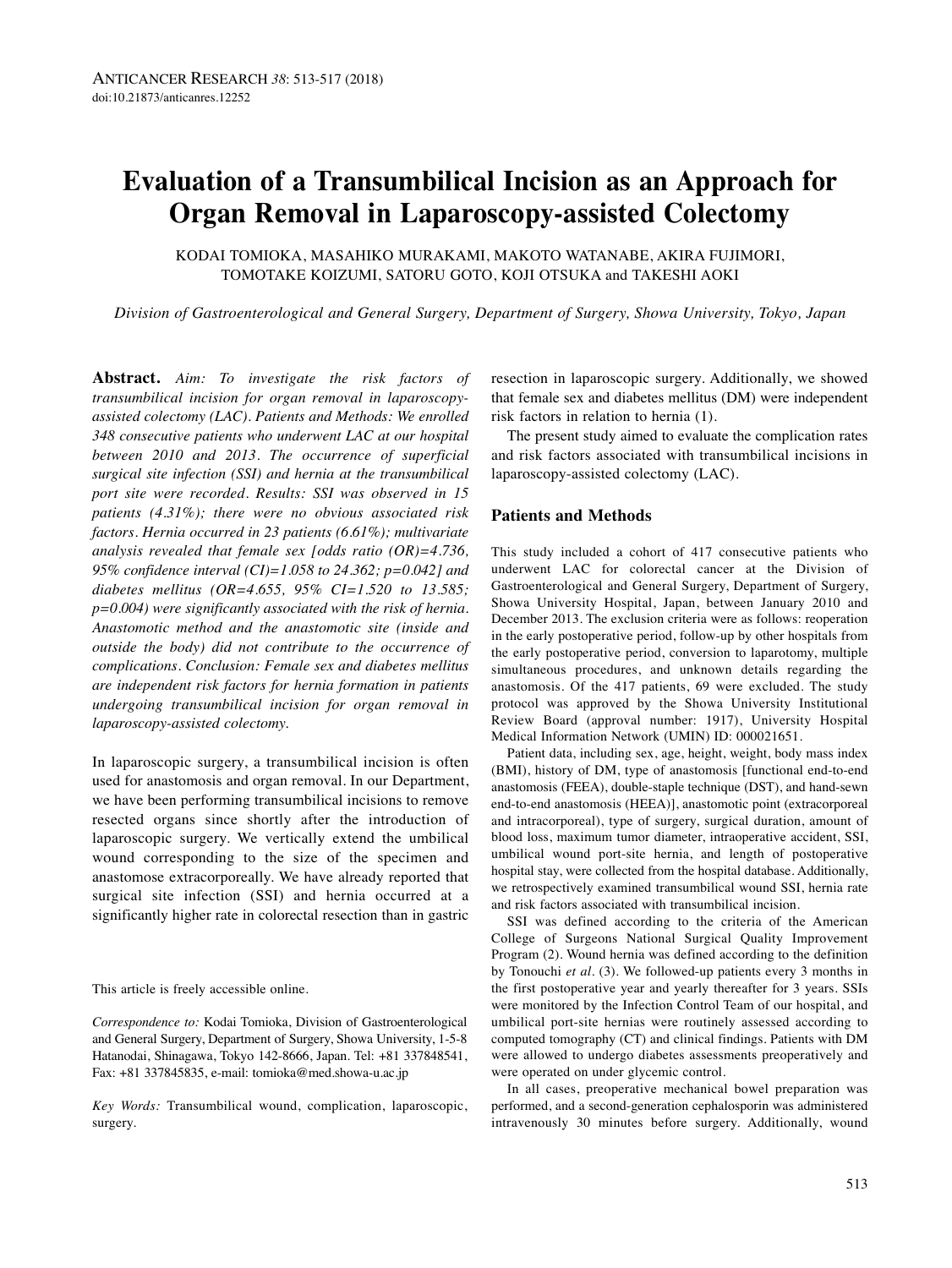closure methods and covering methods were performed following a standardized protocol at our Department. We cut the skin in a craniocaudal direction from the center of the navel and inserted the first 12-mm port *via* the closed method (Figure 1a).

The umbilical wound was extended in the craniocaudal direction to account for the size of the resected organ (approximately 3-5 cm) (Figure 1b), and a wound protector was attached to extract the specimen (Figure 1c and d). An appropriate anastomosis method was selected based on the type of operation. FEEA was carried out using an automatic suture instrument, and HEEA was performed using the Gambee anastomosis method with a 3-0 absorbable thread. An automatic anastomotic device was used for DST.

The anterior and posterior laminae of the rectal sheath on the wound were continuously sutured with a monofilament absorbable suture material. All wounds were washed with 50 ml saline, and buried interrupted dermal sutures were performed using a 4-0 monofilament absorbable suture material. We used silver and hydrocolloid dressing to prevent superficial SSI, and the wound was sealed for 48 hours postoperatively (Figure 1e and f).

Data are presented as mean±standard deviation (SD) unless otherwise specified. Risk factors were investigated using univariate analyses, including the chi-squared test, Fisher's exact test, Wilcoxon rank-sum test, Wilcoxon signed-rank test, and univariate logistic regression. Significant variables were then analyzed using multivariate logistic regression analysis. All analyses were performed using JMP 12 (SAS Institute Inc., Cary, NC, USA). Statistical assessments were two-sided, and a *p*-value of less than 0.05 was considered to indicate significance.

### **Results**

Of the total 348 patients, 200 were male (57.5%) and 148 were female  $(42.5\%)$ , with a mean $\pm$ SD age of 69.09 $\pm$ 11.71 years (median, 71 years; range, 22-91 years). The details of anastomosis for each procedure are shown in Table I.

SSI was observed in 15 patients (4.31%). In the univariate analysis comparing groups with and without SSI, there were no significant differences, except for the duration of postoperative hospital stay, which, as would be expected, was significantly longer in patients with SSI (Table II).

An umbilical wound hernia was observed in 23 patients (6.61%). The median time to hernia development was 12 months (range=3-24 months). On comparing the groups with and without umbilical wound hernia, there were significant differences in weight (*p=*0.014), BMI (*p<*0.001), DM (*p=*0.004), and blood loss (*p=*0.002), whereas there was no significant difference in sex (*p=*0.081) (Table III). In multivariate analysis, female sex [odds ratio (OR)=4.736, 95% confidence interval (CI)=1.058 to 24.362; *p=*0.042] and DM (OR=4.655, 95% CI=1.520 to 13.585; *p=*0.004) were significantly associated with increased risk of hernia (Table IV).

#### **Discussion**

An umbilical incision has been commonly used in laparoscopic surgery recently. Although a transumbilical incision is generally avoided because of the possibility of SSI and postoperative Table I. *Surgical procedure and anastomotic methods used in transumbilical incision approach for laparoscopy-assisted colectomy.*

| Procedure                    | Number of<br>patients | Anastomosis:<br>FEEA/HEEA/DST |
|------------------------------|-----------------------|-------------------------------|
| Ileocecal resection          | 29                    | 29/0/0                        |
| Right colon resection        | 60                    | 60/0/0                        |
| Right hemicolectomy          | 32                    | 32/0/0                        |
| Transverse partial resection | 15                    | 13/2/0                        |
| Left hemicolectomy           | 1                     | 1/0/0                         |
| Left colon resection         | 24                    | 20/3/1                        |
| Sigmoid colectomy            | 81                    | 25/2/54                       |
| High anterior resection      | 35                    | 0/0/35                        |
| Low anterior resection       | 71                    | 0/0/71                        |
| Total                        | 348                   |                               |

FEEA, Functional end-to-end anastomosis; HEEA, hand-sewn end-toend anastomosis; DST, double-staple technique.

adhesion, it was shown not to be associated with complications (4). In our Department, we have used a transumbilical incision routinely in all abdominal surgeries considering it to have the following advantages: (a) better cosmetic outcomes and ease of extension, (b) ability to minimize the skin incision, and (c) ability to reach the abdominal cavity safely and securely *via* the shortest anatomical distance.

With regard to wound extension, if fasciotomy is carried out completely, it is possible to extract large specimens by utilizing the extensibility of the skin in the umbilicus, without excessive skin incision. Thus, it is considered that a transumbilical incision is rational and provides an excellent esthetic outcome.

We have already reported that we found SSI to occur at a significantly higher rate in colorectal resection than in gastric resection (1), and the most likely cause is bacterial contamination at extracorporeal manipulation for resection and anastomosis. In this study, we limited the procedure to LAC and included the anastomotic method (FEEA, HEEA, and DST) and anastomotic site (inside and outside the body) as evaluated variables. Additionally, we investigated the usefulness of the wound for organ removal and examined the risk factors for complications. The anastomotic methods differed as FEEA and HEEA were extra-abdominal procedures, and DST was an intra-abdominal procedure.

Umbilical port-site SSI has been reported to occur at rates of 1.06-25.9% (5-9). Laparoscopic procedures were found to reduce the incidence of port-site infections and other woundrelated complications (10). The risk factors for SSI limited to laparoscopic colon resection have been reported to include increased BMI and a history of DM (11-13). Wound retractors can prevent infection after laparoscopic colorectal procedures, indicating that the methods and instruments used are important (14, 15). In our department, the incidence of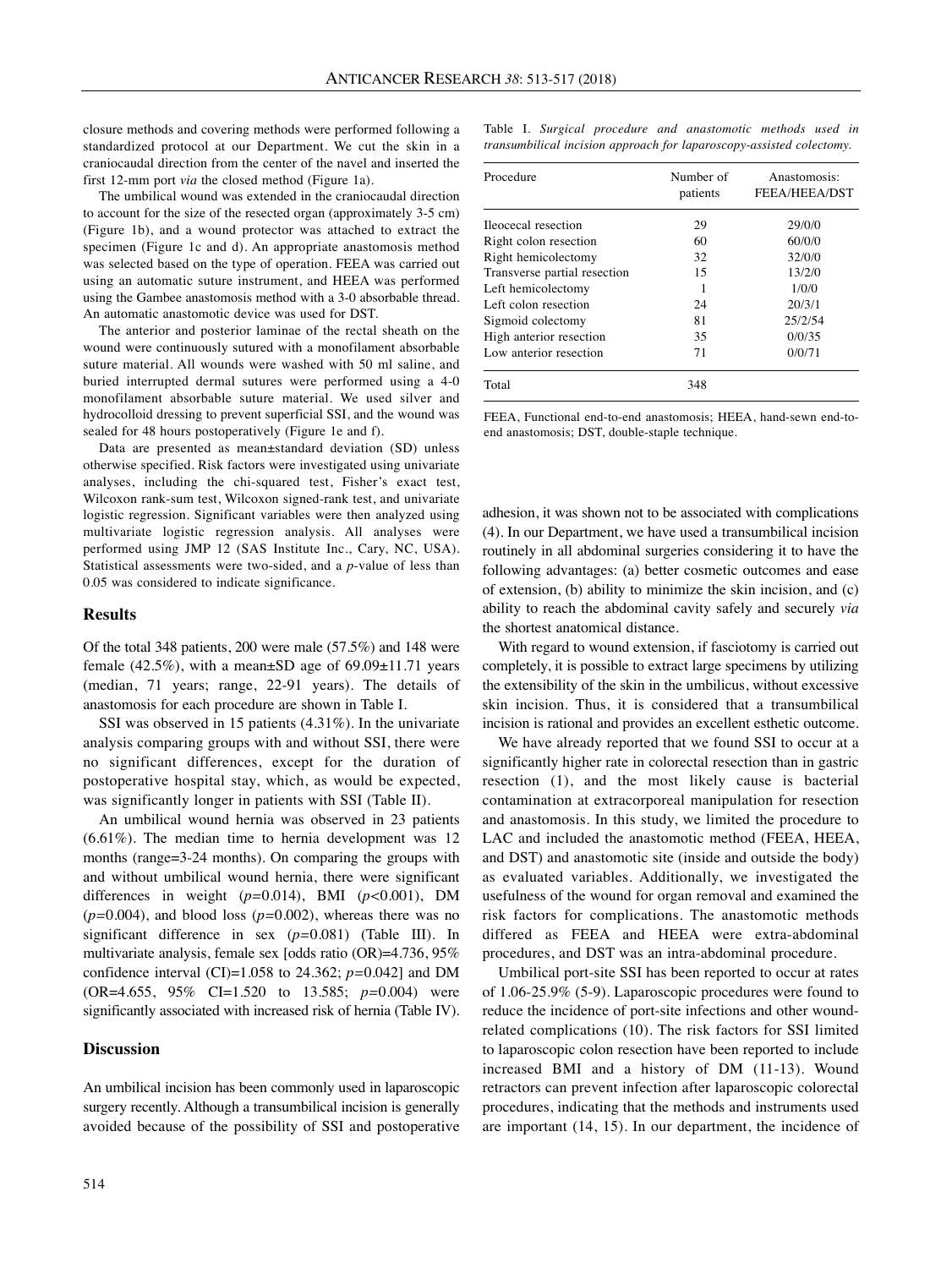

Figure 1. Transumbilical wound. a: Intraoperative insertion of a 12-mm port through the transumbilical wound. b: The wound is cut and extended to enable removal of the organ. c: The wound protector is attached. d: The resected specimen is removed. e: The wound after closure. f: The wound *is covered with silver ion and hydrocolloid dressing.*

| Variable                   |               | No SSI $(n=333)$  | $SSI$ (n=15)        | $p$ -Value |
|----------------------------|---------------|-------------------|---------------------|------------|
| Age (years)                | $Mean \pm SD$ | $69.18 \pm 11.59$ | $67.60 \pm 13.85$   | 0.863      |
| Gender                     | Male:female   | 191:142           | 9:6                 | >0.999     |
| Height (cm)                | $Mean \pm SD$ | $159.29 \pm 9.60$ | $159.73 \pm 8.20$   | 0.780      |
| Weight (kg)                | $Mean \pm SD$ | $57.46 \pm 11.54$ | $57.46 \pm 11.20$   | 0.661      |
| BMI $(kg/m2)$              | $Mean \pm SD$ | $22.53 \pm 3.54$  | $21.97 \pm 3.50$    | 0.579      |
| DM                         | $N(\%)$       | 34 (10.21%)       | 1(6.67%)            | >0.999     |
| Anastomosis method         | FEEA/DST/HEEA | 171/156/6         | 9/5/1               | 0.292      |
| Anastomotic point          | Intra/extra   | 158/175           | 5/10                | 0.306      |
| Operative time (min)       | $Mean \pm SD$ | 173.53±67.54      | $175.00 \pm 58.52$  | 0.712      |
| Blood loss $(g)$           | $Mean \pm SD$ | 38.88±115.12      | $111.00 \pm 213.26$ | 0.209      |
| Tumor major axis (mm)      | $Mean \pm SD$ | 38.44±22.32       | $41.93 \pm 29.72$   | 0.780      |
| Intraoperative accident    | $N(\%)$       | $4(1.20\%)$       | $0(0\%)$            | >0.999     |
| Postoperative complication | $N(\%)$       | $35(10.51\%)$     | $3(20.00\%)$        | 0.218      |
| Hospital stay (days)       | Mean $\pm SD$ | $13.86 \pm 11.89$ | $18.60 \pm 7.74$    | < 0.001    |

Table II. Demographic data of patients with and without transumbilical wound surgical site infection (SSI) after laparoscopy-assisted colectomy *with transumbilical incision approach.*

BMI: Body mass index; DM: diabetes mellitus; FEEA/DST/HEEA: functional end-to-end anastomosis/ double staple teqnique/ hand-sewn end-toend anastomosis; SSI: surgical site infection.

transumbilical wound SSI in LAC was 4.3% (15/348). There were no significant differences between the groups with and without SSI, and there were no obvious risk factors observed in the present study.

The incidence of a port-site hernia has been reported, with rates of 0-5.2% (6), 0.4% (5), 1.06% (8), 1.4% (7), and 25.9% (9). Nassar *et al.* observed that extension of the umbilical wound was the most significant risk factor (16). In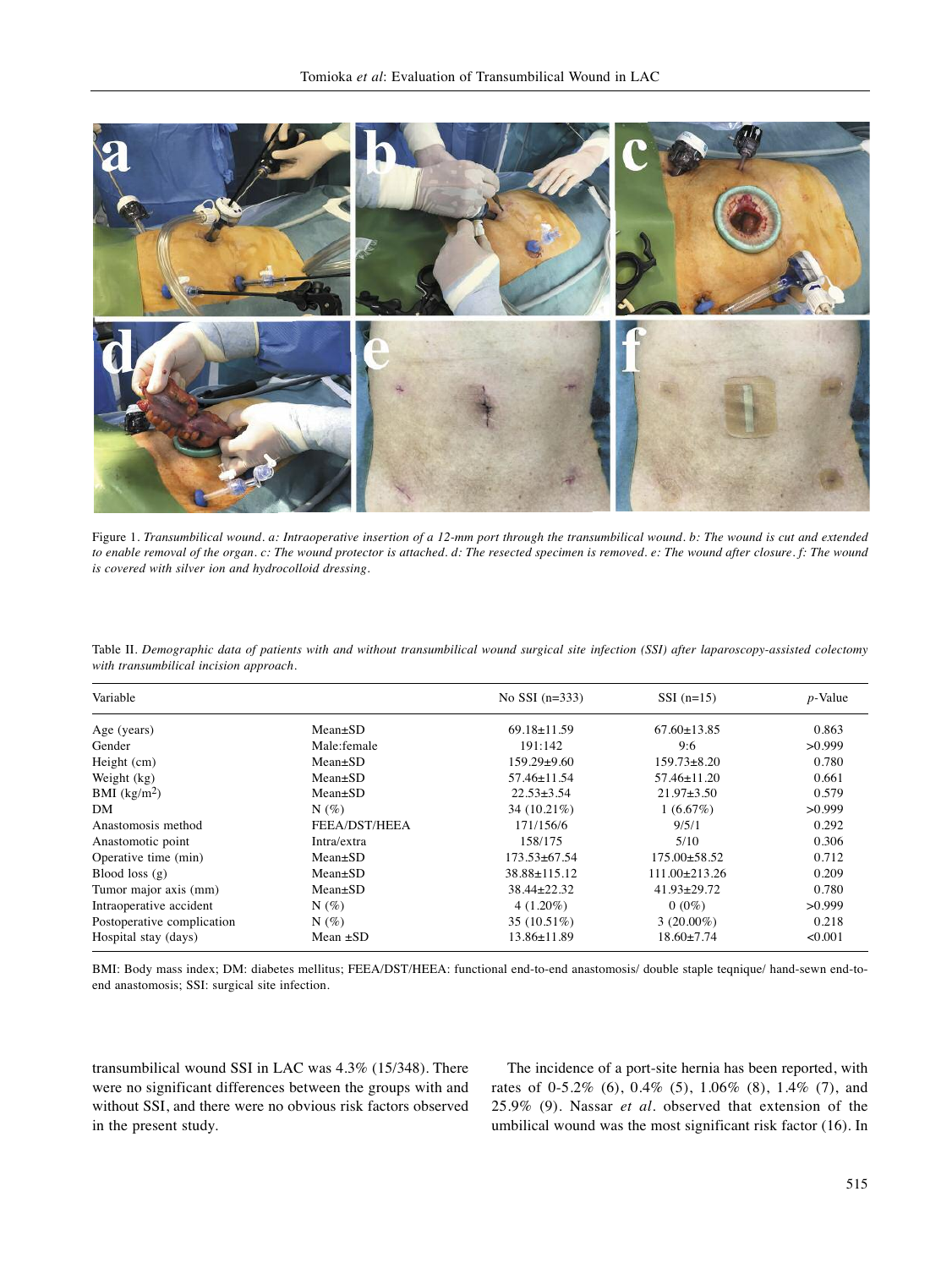| Variable                   |               | No wound hernia $(n=325)$ | Wound hernia $(n=23)$ | $p$ -Value |
|----------------------------|---------------|---------------------------|-----------------------|------------|
| Age (years)                | $Mean \pm SD$ | $69.21 \pm 11.69$         | $67.87 \pm 12.07$     | 0.522      |
| Gender                     | Male:female   | 191:134                   | 9:14                  | 0.081      |
| Height (cm)                | $Mean \pm SD$ | $159.43 \pm 9.53$         | $157.30\pm9.65$       | 0.249      |
| Weight (kg)                | $Mean \pm SD$ | $56.96 \pm 11.44$         | $63.27 \pm 11.19$     | 0.014      |
| BMI $(kg/m2)$              | $Mean \pm SD$ | $22.28 \pm 3.45$          | $25.49 \pm 3.33$      | < 0.001    |
| DM                         | $N(\%)$       | $28(8.62\%)$              | $7(30.43\%)$          | 0.004      |
| Anastomosis method         | FEEA/DST/HEEA | 170/149/6                 | 10/12/1               | 0.555      |
| Anastomotic point          | Intra/extra   | 151/174                   | 12/11                 | 0.668      |
| SSI                        | $N(\%)$       | $14(4.31\%)$              | $1(4.35\%)$           | 1.000      |
| Operative time (min)       | $Mean \pm SD$ | $172.83 \pm 67.50$        | 184.34±61.56          | 0.170      |
| Blood loss $(g)$           | $Mean \pm SD$ | 39.89±122.31              | $71.70 \pm 104.88$    | 0.002      |
| Tumor major axis (mm)      | $N(\%)$       | $38.62 \pm 22.92$         | $38.26 \pm 19.12$     | 0.853      |
| Intraprocedure events      | $N(\%)$       | 4(1.23%)                  | $0(0\%)$              | 1.000      |
| Postoperative complication | $N(\%)$       | 37 (11.38%)               | $1(4.35\%)$           | 0.491      |

Table III. Demographic data of patients with and without a transumbilical wound hernia after laparoscopy-assisted colectomy with transumbilical *incision approach.*

BMI: Body mass index; DM: diabetes mellitus; FEEA/DST/HEEA: functional end-to-end anastomosis/ double staple technique/ hand-sewn endto-end anastomosis; SSI: surgical site infection.

addition, Comajuncosas *et al.* pointed out that DM, SSI, wound size, and higher BMI were risk factors for hernia formation, although their research was limited to cholecystectomies (9).

In the present study, an umbilical port-site hernia was noted in 23 out of 348 patients (6.61%). Univariate analysis for port-site hernia indicated a greater risk was associated with increased weight (*p=*0.014), increased BMI (*p<*0.001), a history of DM (*p=*0.004), and increased blood loss (*p=*0.002). The female count was high in the hernia group; however, no significant result was obtained (*p=*0.081). As female sex was identified as a risk factor in our previous study, multivariate analysis was performed. The multivariate analysis revealed that female sex (OR=4.736) and DM (OR=4.655) contributed to the risk of developing a hernia.

We had previously reported that there were no obvious risk factors for SSI and that female sex (OR=5.410) and DM (OR=4.437) were believed to be risk factors for developing a hernia (1). Owing to the richness of subcutaneous fat in women, suturing a transumbilical wound can be difficult. Thus, technical factors are involved. With regard to the influence of BMI as an index of obesity, we compared the BMI in women with and without hernias, and the BMIs were 25.32±3.27 and 22.38 $\pm$ 3.50 kg/m<sup>2</sup>, respectively ( $p$ =0.0023). However, the direct relationship between subcutaneous fat and BMI remains unknown, and we look forward to a further study to evaluate this relationship. In the present study, female sex and DM were identified as risk factors for a transumbilical wound hernia in multivariate analysis, regardless of the surgical procedure.

Conversely, in order to consider the influence of contaminating bacteria and other factors, anastomotic

Table IV. *Multivariate ambos of risk of transumbilical wound hernia after laparoscopy-assisted colectomy with transumbilical incision approach.*

| Variable          |                         | OR    | 95% CI       | $p$ -Value |
|-------------------|-------------------------|-------|--------------|------------|
| Gender            | Female <i>vs</i> , male | 4.736 | 1.058-24.362 | 0.042      |
| Weight            | Per kg increase         | 1.032 | 0.882-1.063  | 0.495      |
| <b>BMI</b>        | Per $kg/m^2$ increase   | 1.147 | 0.680-1.109  | 0.264      |
| DM                | With vs. without        | 4.655 | 1.520-13.585 | 0.008      |
| <b>Blood</b> loss | Per g increase          | 1.001 | 0.996-1.002  | 0.234      |

CI, Confidence interval; DM: diabetes mellitus; OR, odds ratio.

method and anastomotic site were added to the evaluation; however, no significant difference was observed. Based on the above findings and our previous report, it would seem that colorectal resection itself might be a risk factor for transumbilical wound complications.

The main features of this research are as follows. Firstly, the focus of this study was transumbilical incision as a site for organ removal rather than just a port wound. All specimens were removed through the transumbilical incision, and we extended the wound craniocaudally as necessary. Thus, a further incision for organ removal was not required. Furthermore, we believe that these research findings might suggest the utility of this type of incision in any laparoscopic surgery for all organs. Secondly, we examined and limited LAC to patients with malignant diseases. We routinely performed the operation with lymphadenectomy for